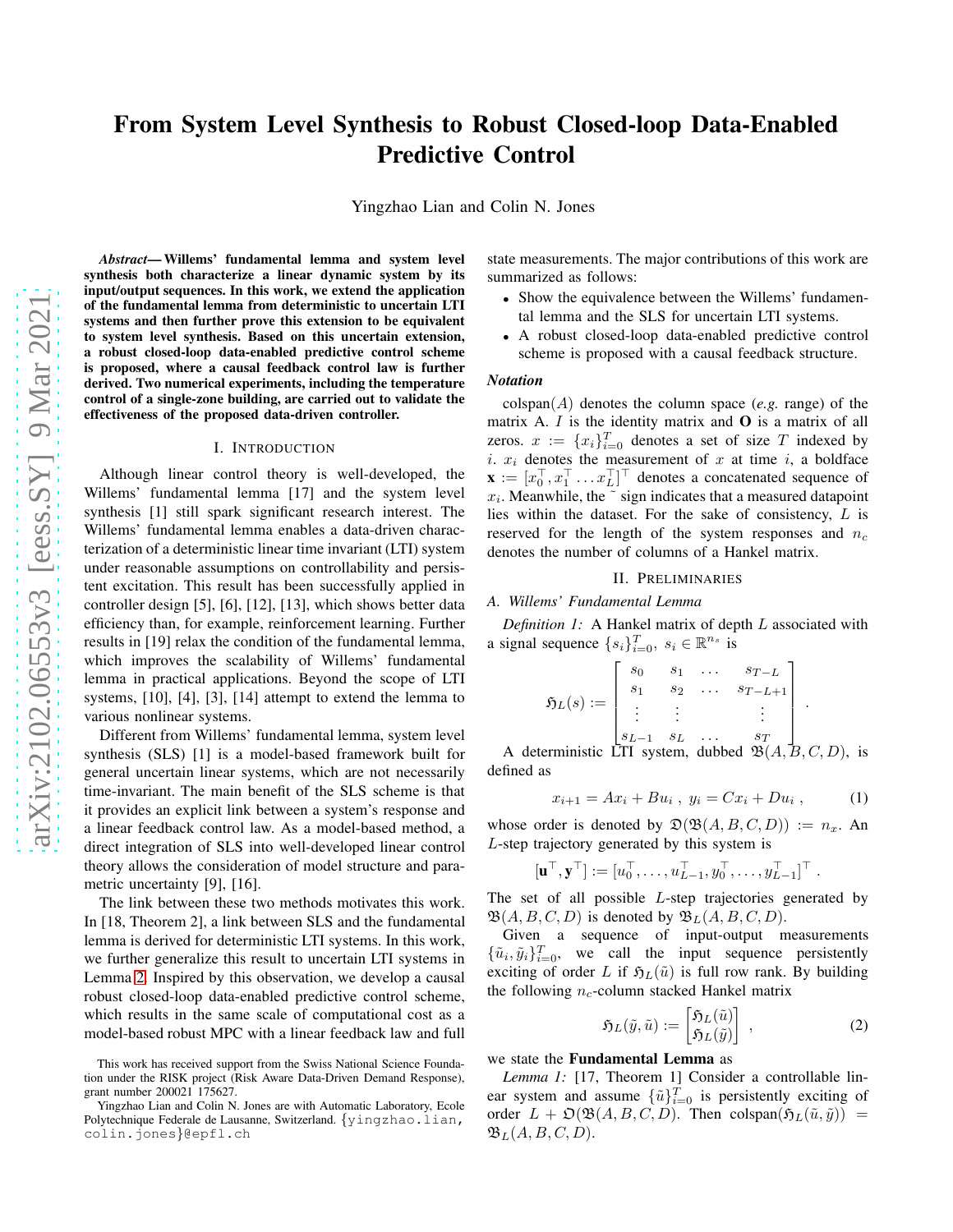## *B. Data-enabled Predictive Control*

Data-enabled predictive control (DeePC) [5] is a predictive control scheme, which applies the fundamental lemma to enable data-driven prediction for deterministic LTI systems. With a noise-free dataset measured offline,  $\tilde{u}$  and  $\tilde{y}$ , a predictive control problem of horizon  $n_h$  is formulated as

$$
\begin{aligned}\n\min_{\mathbf{y}_{pred}, \mathbf{u}_{pred}, g} \quad J(\mathbf{y}_{pred}, \mathbf{u}_{pred}) \\
\text{s.t.} \quad \begin{bmatrix} \mathfrak{H}_{L,init}(\tilde{u}) \\ \mathfrak{H}_{L,init}(\tilde{y}) \\ \mathfrak{H}_{L,pred}(\tilde{u}) \\ \mathfrak{H}_{L,pred}(\tilde{y}) \end{bmatrix} g = \begin{bmatrix} \mathbf{u}_{init} \\ \mathbf{y}_{init} \\ \mathbf{u}_{pred} \end{bmatrix}, \qquad (3) \\
F_{u} \mathbf{u}_{pred} \leq f_{u}, \quad F_{y} \mathbf{y}_{pred} \leq f_{y}\n\end{aligned}
$$

where  $J(\cdot, \cdot)$  is a convex objective function.  $F_u, f_u, F_y$  and  $f_y$  models polytopic input and output constraints.  $\mathbf{u}_{init}$ ,  $\mathbf{y}_{init}$ are a fixed-length sequence of measured inputs and outputs preceding the current point in time. The matrix  $\mathfrak{H}_L(\tilde{u})$  is split into two sub-Hankel matrices as

$$
\mathfrak{H}_L(\tilde{u}) = \begin{bmatrix} \mathfrak{H}_{L,init}(\tilde{u}) \\ \mathfrak{H}_{L,pred}(\tilde{u}) \end{bmatrix}
$$

The matrix  $\mathfrak{H}_{L,init}(\tilde{u})$  is of depth  $t_{init}$  and  $\mathfrak{H}_{L,pred}(\tilde{u})$  is of depth  $n_h$  such that  $t_{init} + n_h = L$ . The matrices  $\mathfrak{H}_{L,init}(\tilde{y})$ ,  $\mathfrak{H}_{L,pred}(\tilde{y})$  are defined accordingly. The choice of  $t_{init}$  is made to ensure a unique estimation of the initial state; please refer to [13] for more details.

## *C. System Level Synthesis*

For the sake of simplicity, system level synthesis (SLS) is introduced for a fully observed uncertain LTI system and a more general setup can be found in [1].

$$
x_{i+1} = Ax_i + Bu_i + w_i , \t\t(4)
$$

.

where  $w_i$  is the process noise. To proceed, we further define

$$
\mathcal{A} := \text{blkdiag}(\overbrace{A, A, \ldots, A}^{L-1}, \mathbf{O}),
$$

$$
\mathcal{B} := \text{blkdiag}(\underbrace{B, B, \ldots, B}_{L-1}, \mathbf{O}).
$$

The response of system [\(4\)](#page-1-1) is

$$
\mathbf{x} = Z \mathcal{A} \mathbf{x} + Z \mathcal{B} \mathbf{u} + \mathbf{w} \ ,
$$

where  $x, u, w$  are the sequences of states, inputs and disturbances with  $\mathbf{x} := [x_0^\top, x_1^\top \dots x_L^\top]^\top$  and **u** and **w** are defined accordingly, where  $Z$  is the shift operator. A linear timevarying feedback control law is defined as

$$
\mathbf{u} = \begin{bmatrix} K_{0,0} & & & \\ K_{1,0} & K_{1,1} & & \\ \vdots & \ddots & \ddots & \\ K_{T,0} & \dots & K_{L,L-1} & K_{L,L} \end{bmatrix} \mathbf{x} := \mathbf{K}\mathbf{x}, \quad (5)
$$

where  $K_{i,j}$  is the feedback law injecting into  $u_i$  with respect to the measurement  $x_i$ . System level synthesis (SLS) characterizes all trajectories driven by some linear feedback control law and it is stated as

*Theorem 1:* ([1, Theorem 2.1]) Over a horizon  $t =$  $0, ..., L - 1$ , the system dynamics [\(4\)](#page-1-1) with block-lowertriangular state feedback law  $K$  defining the control action as  $\mathbf{u} = \mathbf{K}\mathbf{x}$ , the following are true

1) The affine subspace defined by

$$
\begin{bmatrix} I - Z \mathcal{A} & -Z \mathcal{B} \end{bmatrix} \begin{bmatrix} \Phi_x \\ \Phi_u \end{bmatrix} = I , \qquad (6)
$$

parametrizes all possible system responses as

<span id="page-1-5"></span><span id="page-1-2"></span>
$$
\begin{bmatrix} \mathbf{x} \\ \mathbf{u} \end{bmatrix} = \begin{bmatrix} \Phi_x \\ \Phi_u \end{bmatrix} \begin{bmatrix} x_0 \\ \mathbf{w} \end{bmatrix}
$$
 (7)

<span id="page-1-7"></span>2) For any block-lower-triangular matrices  $\Phi_x$ ,  $\Phi_u$  sat-isfying [\(6\)](#page-1-2), the controller  $K = \Phi_u \Phi_x^{-1}$  achieves the desired response.

## III. EQUIVALENCE BETWEEN FUNDAMENTAL LEMMA AND SLS IN UNCERTAIN LTI SYSTEMS

For the sake of clarity, the equivalence between the fundamental lemma and the SLS is established by the system [\(4\)](#page-1-1), its general equivalence for the following uncertain LTI system will be discussed in Remark [2.](#page-2-0)

<span id="page-1-3"></span>
$$
x_{i+1} = Ax_i + Bu_i + Ew_i
$$
  
\n
$$
y_i = Cx_i + Du_i + Fw_i.
$$
\n(8)

The dimensions of the inputs  $u$ , the states  $x$  and the process noise w are denoted by  $n_u$ ,  $n_x$  and  $n_w$ . Because the disturbance can be considered as an uncontrolled input, the fundamental lemma can be generalized to the system [\(8\)](#page-1-3). Given an augmented input/output sequence  $\{\tilde{u}_i, \tilde{w}_i, \tilde{y}_i\}_{i=0}^T$ , by defining  $\mathfrak{H}_L(\tilde{y}, \tilde{w}, \tilde{u})$  and  $\mathfrak{B}_L(A, B, C, D, E, F)$  in a form similar to the fundamental lemma (Lemma [1\)](#page-0-0), the extension of the fundamental lemma is concluded as follows.

<span id="page-1-1"></span>*Corollary 1:* Consider a controllable linear system and assume  $\tilde{u}$  and  $\tilde{w}$  are both persistently exciting of order  $L+\mathfrak{O}(\mathfrak{B}(A, B, C, D, E, F))$ . Then colspan $(\mathfrak{H}_L(\tilde{y}, \tilde{w}, \tilde{u}))=$  $\mathfrak{B}_L(A, B, C, D, E, F).$ 

Consider the fully observed system [\(4\)](#page-1-1), Corollary [1](#page-1-4) implies that for each trajectory x driven by inputs u and disturbance **w**, there exists a  $g \in \mathbb{R}^{n_c}$  such that

<span id="page-1-4"></span>
$$
\begin{bmatrix}\n\mathfrak{H}_L(\tilde{u}) \\
\mathfrak{H}_L(\tilde{w}) \\
\mathfrak{H}_{L+1,1}(\tilde{x}) \\
\mathfrak{H}_{L+1,2:L+1}(\tilde{x})\n\end{bmatrix} g = \begin{bmatrix} \mathbf{u} \\ \mathbf{w} \\ \mathbf{x} \end{bmatrix},
$$
\n(9)

<span id="page-1-6"></span>.

where  $\mathfrak{H}_{L+1}(\tilde{x})$  is split into two parts as

$$
\mathfrak{H}_{L+1}(\tilde{x}):=\begin{bmatrix} \mathfrak{H}_{L+1,1}(\tilde{x}) \\ \mathfrak{H}_{L,2:L}(\tilde{x}) \end{bmatrix}
$$

In particular,  $\mathfrak{H}_{L+1,1}(\tilde{x}) := [\tilde{x}_0, \tilde{x}_1, \ldots, \tilde{x}_{n_c-1}]$  are the first row block of  $\mathfrak{H}_{L+1}(\tilde{x})$  corresponding to the initial components. Accordingly,  $\mathfrak{H}_{L+1,2:L+1}(\tilde{x})$  is the second to the  $(L + 1)$ -th row block of  $\mathfrak{H}_{L+1}(\tilde{x})$ . It is noteworthy to point out that the Hankel matrix of  $\tilde{x}$  is of depth  $L + 1$ , because system [\(4\)](#page-1-1) has a one-step delay from  $u$  to  $x$ . We conclude the following Lemma

<span id="page-1-0"></span>*Lemma 2:* The subspace defined in [\(6\)](#page-1-2) and [\(7\)](#page-1-5) is the same as the subspace defined by [\(9\)](#page-1-6).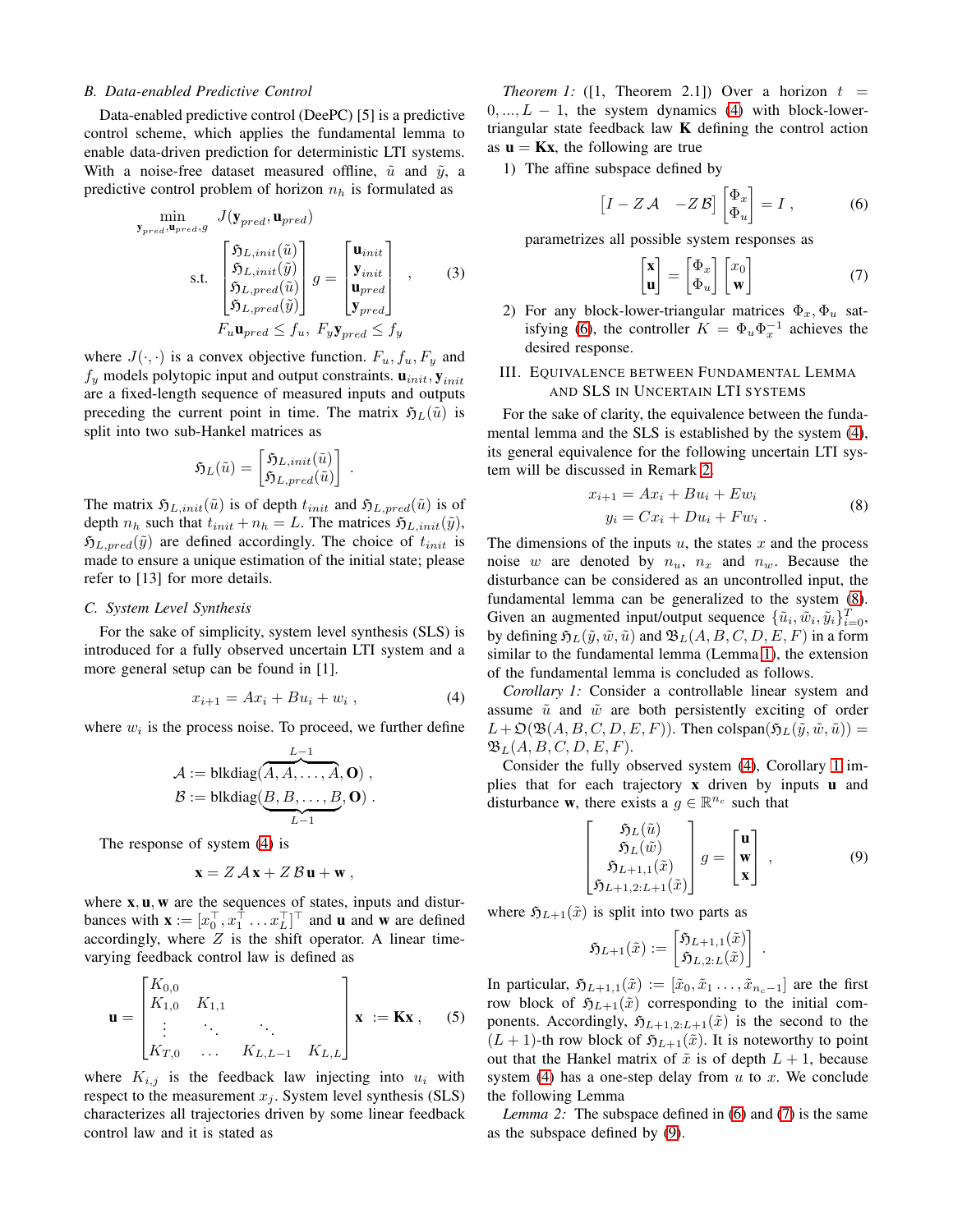*Proof:* Equation [\(7\)](#page-1-5) implies that

$$
\begin{bmatrix} \mathbf{x} \\ \mathbf{u} \end{bmatrix} \in \text{colspan}\left(\begin{bmatrix} \Phi_x \\ \Phi_u \end{bmatrix}\right) .
$$

By Corollary [1,](#page-1-4) there exists a linear map  $G$  such that

$$
\begin{bmatrix} \Phi_x \\ \Phi_u \end{bmatrix} = \begin{bmatrix} \mathfrak{H}_{L+1}(\tilde{x}) \\ \mathfrak{H}_L(\tilde{u}) \end{bmatrix} G ,
$$

therefore equation [\(6\)](#page-1-2) is rewritten as

$$
\begin{bmatrix} I - Z \mathcal{A} & -Z \mathcal{B} \end{bmatrix} \begin{bmatrix} \mathfrak{H}_{L+1}(\tilde{x}) \\ \mathfrak{H}_{L}(\tilde{u}) \end{bmatrix} G = I
$$

$$
\xrightarrow{\underline{(a)}} \begin{bmatrix} \mathfrak{H}_{L+1,1}(\tilde{x}) \\ \mathfrak{H}_{L}(\tilde{w}) \end{bmatrix} G = I , \qquad (10)
$$

where  $(a)$  comes from the substitution of dynamics  $(4)$ . By denoting  $\hat{g} = G[x_0^\top, \mathbf{w}]^\top$ , we have

$$
\begin{bmatrix} x_0 \\ \mathbf{w} \end{bmatrix} = I \begin{bmatrix} x_0 \\ \mathbf{w} \end{bmatrix} \stackrel{(b)}{=} \begin{bmatrix} \mathfrak{H}_{L+1,1}(\tilde{x}) \\ \mathfrak{H}_L(\tilde{w}) \end{bmatrix} G \begin{bmatrix} x_0 \\ \mathbf{w} \end{bmatrix} = \begin{bmatrix} \mathfrak{H}_{L+1,1}(\tilde{x}) \\ \mathfrak{H}_L(\tilde{w}) \end{bmatrix} \hat{g} ,
$$

where (b) results from [\(10\)](#page-2-1). Meanwhile, we have

$$
\begin{bmatrix} \mathbf{x} \\ \mathbf{u} \end{bmatrix} = \begin{bmatrix} \Phi_x \\ \Phi_u \end{bmatrix} \begin{bmatrix} x_0 \\ \mathbf{w} \end{bmatrix} = \begin{bmatrix} \mathfrak{H}_{L+1}(\tilde{x}) \\ \mathfrak{H}_L(\tilde{u}) \end{bmatrix} G \begin{bmatrix} x_0 \\ \mathbf{w} \end{bmatrix} = \begin{bmatrix} \mathfrak{H}_{L+1}(\tilde{x}) \\ \mathfrak{H}_L(\tilde{u}) \end{bmatrix} \hat{g} ,
$$

which shows that every element in the subspace [\(6\)](#page-1-2) and [\(7\)](#page-1-5) corresponds to an element in the subspace [\(9\)](#page-1-6) by linear transformation. Finally, since the feedback law can be arbitrary, the subspace [\(6\)](#page-1-2) and [\(7\)](#page-1-5) is of dimension  $n_x + L(n_u + n_w)$ , which is equal to the dimension of subspace  $(9)$ . Hence, these two subspaces are equivalent.

<span id="page-2-2"></span>*Remark 1:* Lemma [2](#page-1-0) holds intuitively as they both represent the same system. The proof shows the exact link between the fundamental lemma and the SLS. Meanwhile, this Lemma implies that a model-based controller is essentially equivalent to a data-driven control.

<span id="page-2-0"></span>*Remark 2:* To generalize the equivalence to system [\(8\)](#page-1-3), we only need to further assume the observability of the system [\(8\)](#page-1-3). The observability essentially implies that the sequence of  $\{u, w, y\}$  uniquely determines the sequence of x, a further application of Lemma [2](#page-1-0) shows the general equivalence.

#### IV. ROBUST CLOSED-LOOP DEEPC

<span id="page-2-9"></span>Based on our discussion in Remark [1,](#page-2-2) there must exist a data-driven robust controller for system [\(8\)](#page-1-3), which is constructed by augmented input-output data  $\{\tilde{u}_i, \tilde{w}_i, \tilde{y}_i\}_{i=0}^T$ . According to the Corollary [1,](#page-1-4) we first modify the prediction part in DeePC [\(3\)](#page-1-7) to

$$
\forall \mathbf{w}_{pred} \in \mathcal{W} := \{w | F_w w \le f_w \}
$$
\n
$$
\begin{bmatrix}\n\mathfrak{H}_{L,init}(\tilde{u}) \\
\mathfrak{H}_{L,init}(\tilde{w}) \\
\mathfrak{H}_{L,init}(\tilde{y}) \\
\mathfrak{H}_{L,init}(\tilde{u}) \\
\mathfrak{H}_{L,pred}(\tilde{u}) \\
\mathfrak{H}_{L,pred}(\tilde{w}) \\
\mathfrak{H}_{L,pred}(\tilde{y})\n\end{bmatrix} g = \begin{bmatrix}\n\mathbf{u}_{init} \\
\mathbf{w}_{init} \\
\mathbf{v}_{init} \\
\mathbf{u}_{pred} \\
\mathbf{w}_{pred} \\
\mathbf{w}_{pred}\n\end{bmatrix},
$$
\n(11)

whose elements are all defined in an approach similar to the standard DeePC [\(3\)](#page-1-7) and the disturbance is assumed to be bounded in a polytope. For the sake of compactness, we denote the prediction part in [\(11\)](#page-2-3) as

$$
\begin{bmatrix} \mathcal{H}_{init} \\ \mathfrak{H}_{L,pred}(\tilde{u}) \\ \mathfrak{H}_{L,pred}(\tilde{w}) \\ \mathfrak{H}_{L,pred}(\tilde{y}) \end{bmatrix} g = \begin{bmatrix} h_{init} \\ \mathbf{u}_{pred} \\ \mathbf{w}_{pred} \\ \mathbf{y}_{pred} \end{bmatrix}
$$

In this section, we will first formulate a general, but not necessarily causal, data-driven robust controller. Its causal realization, which we coin Robust DeePC, is further introduced in Theorem [2.](#page-3-0)

## <span id="page-2-8"></span><span id="page-2-1"></span>*A. General Robust DeePC*

Unlike a feedback controller defined by a state space model, in a DeePC scheme, inputs  $\mathbf{u}_{pred}$  and  $\mathbf{y}_{pred}$  are coupled indirectly through  $g$ . Hence, we propose to define a feedback control law on  $q$  and then show that this is equivalent to state feedback. Similar to most feedback laws used in robust MPC, g is decomposed into a nominal part  $\overline{g}$ and a linear feedback part  $K_d$ **w**<sub>pred</sub> as

<span id="page-2-6"></span><span id="page-2-4"></span>
$$
g = \overline{g} + K_d \mathbf{w}_{pred} . \tag{12}
$$

<span id="page-2-7"></span>Based on this control law, a robust data-driven control is stated as

*Lemma 3:* If  $\overline{g}$  and  $K_d$  satify following constraints, then the control law [\(12\)](#page-2-4) guarantees  $n<sub>b</sub>$ -step robust feasibility.

$$
\begin{aligned}\n\begin{bmatrix}\n\mathcal{H}_{init} \\
\mathfrak{H}_{L,pred}(\tilde{w})\n\end{bmatrix} \overline{g} &= \begin{bmatrix}\nh_{init} \\
\mathbf{0}\n\end{bmatrix}, \\
\mathcal{H}_{init}K_d &= \mathbf{O}, \ \mathfrak{H}_{L,pred}(\tilde{w})K_d = I, \\
\forall \ \mathbf{w}_{pred} \in \mathcal{W}, \\
\begin{bmatrix}\n\mathfrak{H}_{L,pred}(\tilde{u}) \\
\mathfrak{H}_{L,pred}(\tilde{y})\n\end{bmatrix} (\overline{g} + K_d \mathbf{w}_{pred}) &= \begin{bmatrix}\n\overline{\mathbf{u}}_{pred} + \mathbf{u}_{fb} \\
\overline{\mathbf{y}}_{pred} + \mathbf{y}_{fb}\n\end{bmatrix} \\
\begin{bmatrix}\nF_u & \mathbf{O} \\
\mathbf{O} & F_y\n\end{bmatrix} \begin{bmatrix}\n\overline{\mathbf{u}}_{pred} + \mathbf{u}_{fb} \\
\overline{\mathbf{y}}_{pred} + \mathbf{y}_{fb}\n\end{bmatrix} &\leq \begin{bmatrix}\nf_u \\
f_y\n\end{bmatrix}.\n\end{aligned} \tag{13}
$$
\n
$$
\mathbf{f} \quad \text{In the control law (12), the nominal } \overline{g} \text{ generates}
$$

**Proof.** In the control law [\(12\)](#page-2-4), the nominal  $\overline{g}$  generates a disturbance-free  $n_h$  step prediction. Hence, based on the prediction equation [\(11\)](#page-2-3), we enforce

$$
\forall \mathbf{w}_{pred} \in \mathcal{W}
$$
\n
$$
\begin{bmatrix}\n\mathcal{H}_{init} \\
\mathfrak{H}_{L,pred}(\tilde{u}) \\
\mathfrak{H}_{L,pred}(\tilde{w}) \\
\mathfrak{H}_{L,pred}(\tilde{y})\n\end{bmatrix}\n\begin{bmatrix}\n\overline{g} + \underline{K_d \mathbf{w}_{pred}} \\
\overline{w}_{pred}\n\end{bmatrix} = \begin{bmatrix}\n\overline{\mathbf{u}}_{init} \\
\overline{\mathbf{u}}_{pred} \\
\overline{\mathbf{u}}_{pred}\n\end{bmatrix} + \begin{bmatrix}\n\mathbf{0} \\
\mathbf{u}_{fb} \\
\mathbf{w}_{pred} \\
\mathbf{y}_{fb}\n\end{bmatrix},
$$
\n(14)

where the matrix products of  $(a)$  and  $(b)$  correspond to the components on the right-hand side accordingly. As the future disturbance  $w_{pred}$  is unknown and arbitrary within the polytope  $W$ , the matrix product of term  $(b)$  in [\(14\)](#page-2-5) implies

<span id="page-2-5"></span>
$$
\mathcal{H}_{init} K_d = \mathbf{O} , \ \mathfrak{H}_{L, pred}(\tilde{w}) K_d = I.
$$
 (15)

<span id="page-2-3"></span>Due to the perturbation of the unknown future disturbance, the actual input and the actual output under the control law [\(12\)](#page-2-4) are  $\overline{\mathbf{u}}_{pred} + \mathbf{u}_{fb}$  and  $\overline{\mathbf{y}}_{pred} + \mathbf{y}_{fb}$  respectively, which give the the robust constraints in [\(13\)](#page-2-6). Hence, we conclude the proof.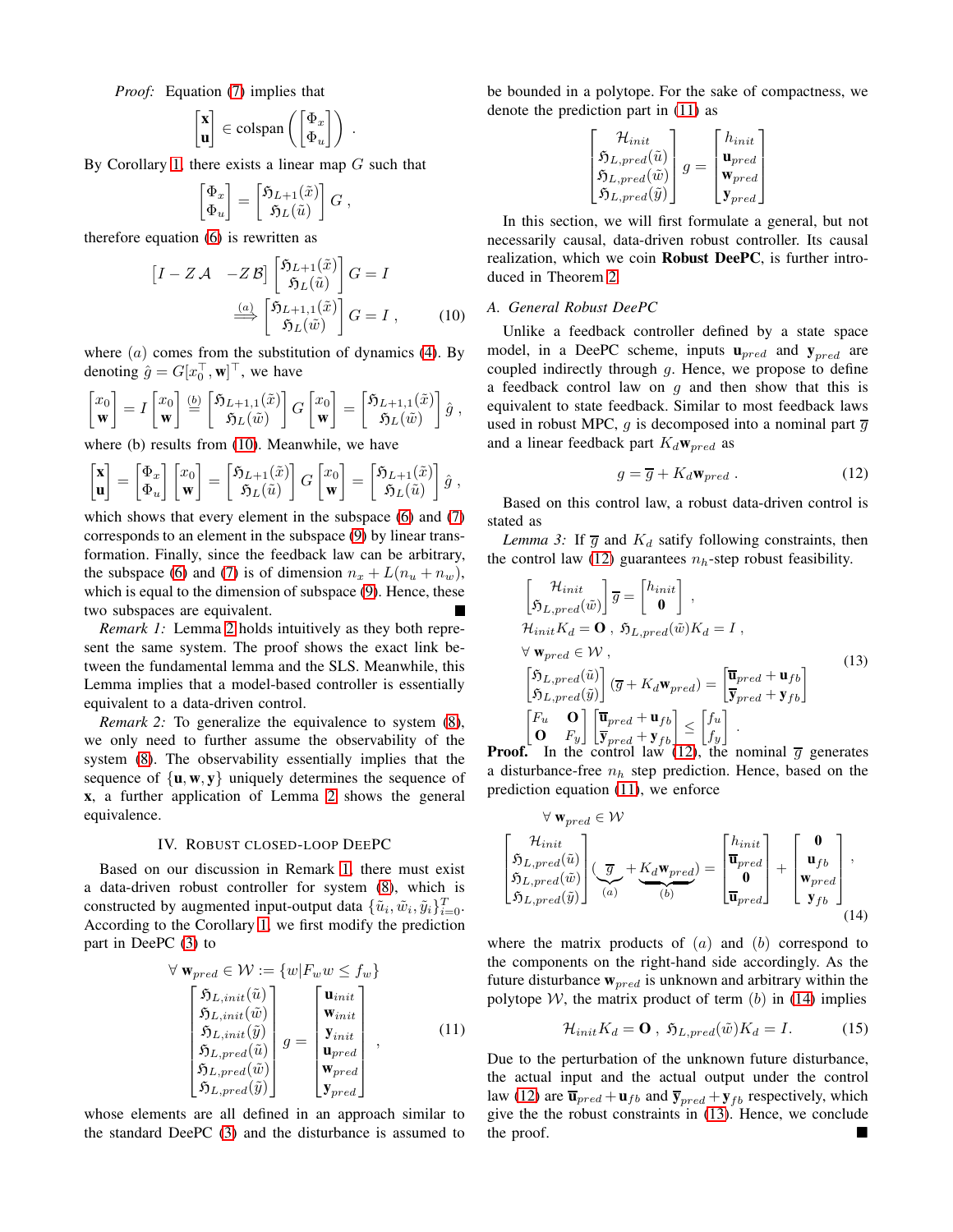Lemma [3](#page-2-7) allows us to define a robust data-driven control problem

$$
\min_{\substack{\overline{g}, K_d, \text{ where } \overline{g} \text{ is the } g_1, \text{ where } \overline{g} \text{ is the } g_2, \text{ where } \overline{g} \text{ is the } g_3, \text{ where } \overline{g} \text{ is the } g_4, \text{ where } \overline{g} \text{ is the } g_5, \text{ where } \overline{g} \text{ is the } g_6, \text{ where } \overline{g} \text{ is the } g_7, \text{ and } \overline{g} \text{ is the } g_7, \text{ and } \overline{g} \text{ is the } g_8, \text{ where } \overline{g} \text{ is the } g_9, \text{ and } \overline{g} \text{ is the } g_9, \text{ and } \overline{g} \text{ is the } g_9, \text{ and } \overline{g} \text{ is the } g_9, \text{ and } \overline{g} \text{ is the } g_9, \text{ and } \overline{g} \text{ is the } g_9, \text{ and } \overline{g} \text{ is the } g_9, \text{ and } \overline{g} \text{ is the } g_9, \text{ and } \overline{g} \text{ is the } g_9, \text{ and } \overline{g} \text{ is the } g_9, \text{ and } \overline{g} \text{ is the } g_9, \text{ and } \overline{g} \text{ is the } g_9, \text{ and } \overline{g} \text{ is the } g_9, \text{ and } \overline{g} \text{ is the } g_9, \text{ and } \overline{g} \text{ is the } g_9, \text{ and } \overline{g} \text{ is the } g_9, \text{ and } \overline{g} \text{ is the } g_9, \text{ and } \overline{g} \text{ is the } g_9, \text{ and } \overline{g} \text{ is the } g_9, \text{ and } \overline{g} \text{ is the } g_9, \text{ and } \overline{g} \text{ is the } g_9, \text{ and } \overline{g} \text{ is the } g_9, \text{ and } \overline{g} \text{ is the } g_9, \text{ and } \overline{g} \text{ is the } g_9, \text{ and } \overline{g} \text{ is the } g_9, \text{ and } \overline{g} \text{ is the } g_9, \text{ and } \overline{g
$$

This problem is a standard robust optimization problem, which can be reformulated as a convex optimization problem with a dualization technique [2]. To clarify this procedure, we define

$$
\begin{bmatrix} \tilde{f}_u \\ \tilde{f}_y \end{bmatrix} := \begin{bmatrix} f_u \\ f_y \end{bmatrix} - \begin{bmatrix} F_u & \mathbf{O} \\ \mathbf{O} & F_y \end{bmatrix} \begin{bmatrix} \mathfrak{H}_{L,pred}(\tilde{u}) \\ \mathfrak{H}_{L,pred}(\tilde{y}) \end{bmatrix} \overline{g}; .
$$

The resulting convex optimization based on the dualization technique is

$$
\min_{\substack{\overline{g}, K_d, \Lambda \\ v_{pred}, \overline{y}_{pred}}} J(\mathbf{y}_{pred}, \mathbf{u}_{pred})
$$
\ns.t. 
$$
\begin{bmatrix} \mathcal{H}_{init} \\ \mathfrak{H}_{L,pred}(\tilde{w}) \\ \mathfrak{H}_{L,pred}(\tilde{w}) \\ \mathfrak{H}_{L,pred}(\tilde{w}) \end{bmatrix} \overline{g} = \begin{bmatrix} h_{init} \\ \mathbf{0} \\ \overline{\mathbf{u}}_{pred} \\ \overline{\mathbf{y}}_{pred} \end{bmatrix},
$$
\n
$$
\mathcal{H}_{init} K_d = \mathbf{0}, \ \mathfrak{H}_{L,pred}(\tilde{w}) K_d = I,
$$
\n
$$
\Lambda^{\top} f_w \leq \begin{bmatrix} \tilde{f}_u \\ \tilde{f}_y \end{bmatrix},
$$
\n
$$
F_w^{\top} \Lambda = K_d^{\top} \begin{bmatrix} F_u & \mathbf{0} \\ \mathbf{0} & F_y \end{bmatrix}^{\top},
$$
\n
$$
\Lambda \geq \mathbf{0}, \qquad (17)
$$

where constraint [\(17\)](#page-3-1) is imposed element-wise. The dual variable matrix is  $\Lambda \in \mathbb{R}^{n_w \times n_{neq}}$  with  $n_{neq}$  the total number of inequality constraints imposed on inputs and outputs, each column of Λ corresponds to the dual variable of one inequality constraint of the outputs or the inputs.

#### *B. Causal Robust DeePC*

Before discussing the details of this section, we first recall some notation of the cardinalities used in the previous sections.  $n_y$ ,  $n_u$  and  $n_w$  are the dimensions of the inputs, the outputs and the process noise,  $n_c$  is the number of columns in the Hankel matrices,  $n_h$  is the prediction horizon in the optimal control problem [\(16\)](#page-3-2) and  $t_{init}$  is the depth used in the initialization Hankel matrix. Based on this, we define  $\mathfrak{H}_{L,i}(\cdot)$ to be the *i*-th row block of the Hankel matrix  $\mathfrak{H}_L$ , for example  $\mathfrak{H}_{L,i}(\tilde{x}) = [\tilde{x}_i, \tilde{x}_{i+1}, \ldots, \tilde{x}_{i+n_c-1}]$  and the *i*-th row block of  $\mathfrak{H}_{L,pred,i}(\tilde{x})$  is  $[\tilde{x}_i + t_{init}, \tilde{x}_{i+1+t_{init}}, \ldots, \tilde{x}_{i+n_c-1+t_{init}}].$  For the sake of compactness, we further use the MATLAB index

notation, such that  $\mathfrak{H}_{L,i:j}$  is the *i*-th to *j*-th row block of  $\mathfrak{H}_L$  and the *i*-th to the *j*-th measurement of sequence **x** is  $\mathbf{x}_{i:j} = [x_i^\top, x_{i+1}^\top \dots, x_j^\top]^\top$ . Finally, we define  $K_{d,i,j}$  as the j-th block column of feedback law  $K_d$ , which corresponds to the feedback generated by  $w_{pred,i}$  and that is the  $(n_w \times (i-1))+1$ th to  $n_w \times i$ -th column of  $w_{pred}$ 

<span id="page-3-2"></span>Here starts the main result of this section. If the feedback matrix  $K_d$  is arbitrary, then the feedback control law is not necessarily causal. In particular, the feedback computed from  $\mathbf{w}_{pred,i}$  should not be able to change  $\mathbf{u}_{pred,1:i}$  and  $\mathbf{y}_{pred,1:i-1}$ , because those events happen before  $w_{pred,i}$ .

Consider now a causal linear feedback control law on the disturbance

$$
\mathbf{u}_{pred} = \overline{\mathbf{u}}_{pred} + K_w \mathbf{w}_{pred} ,
$$

where the feedback law  $K_w$  has a causal structure as

$$
K_w := \begin{bmatrix} \mathbf{O} & & & \\ K_{w,1,0} & \mathbf{O} & & \\ \vdots & \ddots & \ddots & \\ K_{w,n_h,0} & \dots & K_{w,n_h,n_h-1} & \mathbf{O} \end{bmatrix}.
$$

The sub-matrices  $K_{w,i,j}$  are of size  $\mathbb{R}^{n_u \times n_w}$ . We define a standard robust MPC controller based on this causal control law as

$$
\min_{\substack{\mathbf{p}_{pred}, \mathbf{K}_{w} \mathbf{w}_{pred}}} \max_{\substack{\mathbf{y}_{pred}, \mathbf{u}_{pred}}} J(\mathbf{y}_{pred}, \mathbf{u}_{pred})
$$
\n
$$
\text{s.t. } \mathbf{x}_{pred,0} = \mathbf{x}_{t_{init}}
$$
\n
$$
\forall i = 0, 1 \dots, n_h
$$
\n
$$
\mathbf{x}_{pred,i+1} = A\mathbf{x}_{pred,i} + B\mathbf{u}_{pred,i} + E\mathbf{w}_{pred,i} \qquad (18)
$$
\n
$$
\mathbf{y}_{pred,i} = C\mathbf{x}_{pred,i} + D\mathbf{u}_{pred,i} + F\mathbf{w}_{pred,i}
$$
\n
$$
\forall \mathbf{w}_{pred} \in \mathcal{W}
$$
\n
$$
\mathbf{u}_{pred} = \overline{\mathbf{u}}_{pred} + K_{w}\mathbf{w}_{pred}
$$
\n
$$
F_{u}\mathbf{u}_{pred} \leq f_{u} F_{y}\mathbf{y}_{pred} \leq f_{y} \ ,
$$

<span id="page-3-1"></span>where  $\mathbf{u}_{pred} := [u_{pred,0}^{\top}, \dots, u_{pred,n_h}^{\top}], \mathbf{y}_{pred}$  and  $\mathbf{w}_{pred}$  are defined accordingly. The goal of this section is to design a data-driven robust controller, whose resulting control law is identical to the model-based controller [\(18\)](#page-3-3).

To construct the causal data-driven control law, we define

<span id="page-3-3"></span>
$$
H = \begin{bmatrix} \mathfrak{H}_{L,init}(\tilde{u}) \\ \mathfrak{H}_{L,init}(\tilde{w}) \\ \mathfrak{H}_{L,init}(\tilde{y}) \\ \mathfrak{H}_{L,pred,1}(\tilde{u}) \\ \mathfrak{H}_{L,pred,1}(\tilde{y}) \\ \vdots \\ \mathfrak{H}_{L,pred,n_h}(\tilde{u}) \\ \mathfrak{H}_{L,pred,n_h}(\tilde{y}) \end{bmatrix},
$$
(19)

<span id="page-3-0"></span>with  $H \in \mathbb{R}^{n_r \times n_c}$  and  $n_r$  the number of rows. The QR decomposition [15] of its transpose is

$$
H^{\top} = \begin{bmatrix} Q_a & Q_b \end{bmatrix} \begin{bmatrix} R \\ \mathbf{0} \end{bmatrix} ,
$$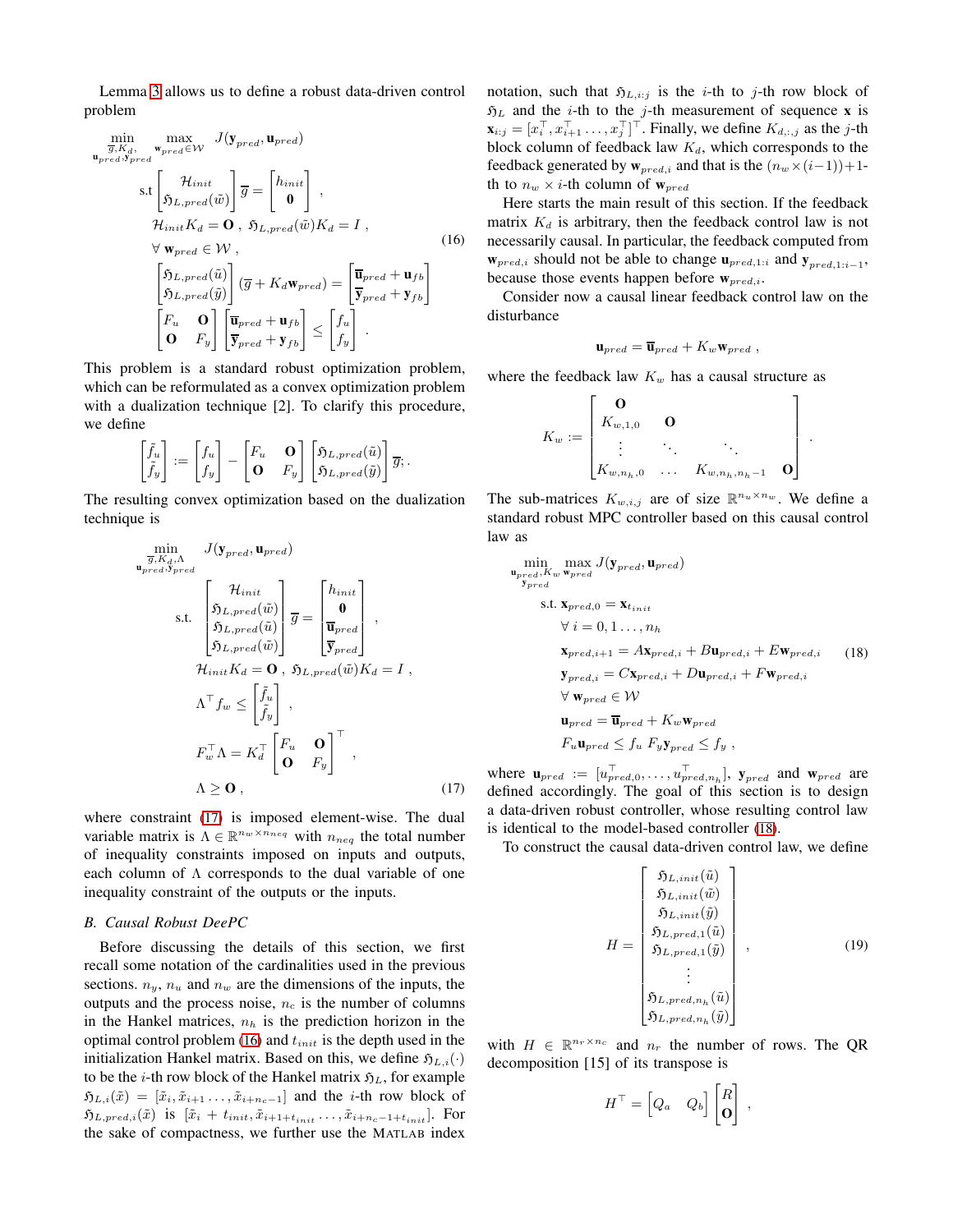*Theorem 2:* If the system [\(8\)](#page-1-3) is observable, then the modelbased robust control law in [\(18\)](#page-3-3) is identical to the following datadriven control law,

$$
\min_{\overline{g}, K_p, \text{ w}_{pred} \in W} \text{ J}(\mathbf{y}_{pred}, \mathbf{u}_{pred})
$$
\n
$$
\text{s.t. } \begin{bmatrix} \mathcal{H}_{init} \\ \mathcal{5}_{L,pred}(\tilde{w}) \end{bmatrix} \overline{g} = \begin{bmatrix} h_{init} \\ \mathbf{0} \end{bmatrix}
$$
\n
$$
K_d = \begin{bmatrix} Q_{a,:,n_{init}+1:n_r} & Q_b \end{bmatrix} K_p,
$$
\n
$$
\mathcal{H}_{init} K_d = \mathbf{O}, \mathcal{5}_{L,pred}(\tilde{w}) K_d = I
$$
\n
$$
\forall \mathbf{w}_{pred} \in \mathcal{W}
$$
\n
$$
\begin{bmatrix} \mathcal{5}_{L,pred}(\tilde{u}) \\ \mathcal{5}_{L,pred}(\tilde{y}) \end{bmatrix} (\overline{g} + K_d \mathbf{w}_{fb}) = \begin{bmatrix} \overline{\mathbf{u}}_{pred} + \mathbf{u}_{pred} \\ \overline{\mathbf{y}}_{pred} + \mathbf{y}_{fb} \end{bmatrix}
$$
\n
$$
\begin{bmatrix} F_u & \mathbf{O} \\ \mathbf{O} & F_y \end{bmatrix} \begin{bmatrix} \overline{\mathbf{u}}_{pred} + \mathbf{u}_{fb} \\ \overline{\mathbf{y}}_{pred} + \mathbf{y}_{fb} \end{bmatrix} \leq \begin{bmatrix} f_u \\ f_y \end{bmatrix}
$$
\n(20)

where  $n_{init} := t_{init} \times (n_u + n_y) + n_u$  and  $K_p$  has a lower block triangular structure as

$$
K_p = \begin{bmatrix} K_{p,1,1} & \mathbf{0} & \mathbf{0} & \dots & \mathbf{0} \\ K_{p,2,1} & K_{p,2,2} & \mathbf{0} & \dots & \mathbf{0} \\ \vdots & \vdots & \ddots & \ddots & \vdots \\ K_{p,n_h,1} & K_{p,n_h,2} & K_{p,n_h,3} & \dots & K_{p,n_h,n_h} \end{bmatrix}.
$$

 $K_{p,i,j}$  are dense matrix blocks, whose sizes are  $(n_u + n_y) \times n_w$ for  $\forall i < n_h$  and are  $[n_y + (n_c - n_r)] \times n_w$  when  $i = n_h$ .

Proof. First, it is observed that the data-driven formulation is based on the robust controller [\(16\)](#page-3-2), where  $\overline{y}_{pred}$  and  $\overline{u}_{pred}$ are both well-defined. By Lemma [2](#page-1-0) and our discussion in Remark [1,](#page-2-2) the control law will be equivalent once causality is enforced.

We recall a useful property of OR decomposition [15]: the range of the first  $n$  rows of  $H$  is spanned by the first *n* columns of  $Q_a$ . Because  $[Q_a, Q_b]$  is an unitary matrix, the remaining  $n_r - n$  columns in  $Q_a$  and the matrix  $Q_b$  forms the null space of the first  $n$  rows in matrix  $H$ . Considering the constraint  $\mathcal{H}_{init}K_d = \mathbf{O}$  in problem [\(16\)](#page-3-2), each column of matrix  $K_d$  must lie within the null space of  $\mathcal{H}_{init}$ . Meanwhile, the feedback ingredients from  $w_{pred}$  cannot change the value of the first input  $\mathbf{u}_{pred,0}$ . In conclusion, we enforce

$$
\text{colspan}(K_d) \subset \text{colspan}([Q_{a,:n_{init}+1:n_r}, Q_b])\;,
$$

with  $n_{init} := t_{init} \times (n_u + n_y) + n_u$ . The j-th column in matrix  $K_d$ ,  $K_{d,i,j}$ , defines the feedback ingredient with respect to  $w_{pred,j}$ . By causality, the feedback from  $w_{pred,j}$ should not be able to change the inputs and outputs that occur before  $w_{pred,j}$ . In particular,  $K_{d,i,j}$  should further lie in the null space of the matrices  $\mathfrak{H}_{L,pred,1:i}(\tilde{u}), \mathfrak{H}_{L,pred,1:i-1}(\tilde{y}),$ we therefore enforce

$$
K_{d,:j} \subset \text{colspan}([Q_{a,:n_{init}+(j-1)(n_u+n_y)+1:n_r},Q_b])
$$
.

All the constraints on the null spaces can be reformulated as

$$
K_d = \left[Q_{a, :, n_{init}+1:n_r} \quad Q_b\right] K_p,
$$

which concludes the proof.

We call the controller proposed in Theorem [2](#page-3-0) a robust data-enabled predictive controller (robust DeePC). The robust DeePC problem can also be reformulated into a convex optimization problem with the dualization technique discussed in the Section [IV-A.](#page-2-8)

## *C. Discussion*

In comparison with a model-based robust controller [\(18\)](#page-3-3), the proposed controller distinguishes itself by a data-driven convex formulation. Meanwhile, the proposed scheme has the same scale of computational cost. In particular, the size of the optimization problem [\(20\)](#page-4-0) only differs in the formulation of the feedback, where the number of decision variables in the feedback control law is  $O(n_h \times (n_u + n_y))$  due to the causal reformulation. Hence, the computational cost of the robust DeePC control scheme is similar to the robust MPC.

<span id="page-4-0"></span>In terms of the online data-driven control, the computational cost of the Hankel matrix update is low. In particular, the computational cost of the QR decompostion update by adding or removing a column scales linearly with respect to the size of the Hankel matrix [7, Section 6.5].

### V. NUMERICAL EXAMPLE

In this section, numrical experiments are carried out to validate the proposed robust DeePC. First, a second order system is used to show the equivalence between the proposed robust DeePC and a the MPC [\(18\)](#page-3-3) with full state measurement. After that, we test the proposed scheme in a building control problem to adapt power consumption with respect to the occupation patterns. The code is implemented with YALMIP [11] interfacing the GUROBI solver [8]

### *A. Second Order System*

The proposed scheme is compared against a robust MPC controller [\(18\)](#page-3-3) , and is tested on a second order system:

$$
x_{i+1} = \begin{bmatrix} 0.9535 & 0.0761 \\ -0.8454 & 0.5478 \end{bmatrix} x_i + \begin{bmatrix} 0.0465 \\ 0.8454 \end{bmatrix} u_i + \begin{bmatrix} 0.0465 \\ 0.8454 \end{bmatrix} w_i
$$

$$
y_i = \begin{bmatrix} 1 & 0 \end{bmatrix} x_i ,
$$

the process noise w is bounded within  $[-0.1, 0.1]$ , the inputs and outputs are constrained by  $u \in [-5, 5], y \in [-0.5, 0.5]$ . A quadratic stage cost is used

$$
J(\mathbf{y}_{pred}, \mathbf{u}_{pred}) = \sum_{i=1}^{n_h} (\mathbf{y}_{pred,i+1} - r)^{\top} Q(\mathbf{y}_{pred,i+1} - r)
$$

$$
+ \mathbf{u}_{pred,i}^{\top} R \mathbf{u}_{pred,i} ,
$$

where  $Q = 10$ ,  $R = 0.1$  and r is the reference. The Hankel matrices in the robust DeePC are built with a sequence of length 100. The tracking performance of the proposed controller is shown in Figure [1,](#page-5-0) where the robust MPC has full state measurement. As we claimed in Section [IV,](#page-2-9) the response of the proposed controller is the same as the robust MPC [\(18\)](#page-3-3) with full state measurement. The controller can safely protect the system away from the constraint by considering the perturbation caused by the future disturbance.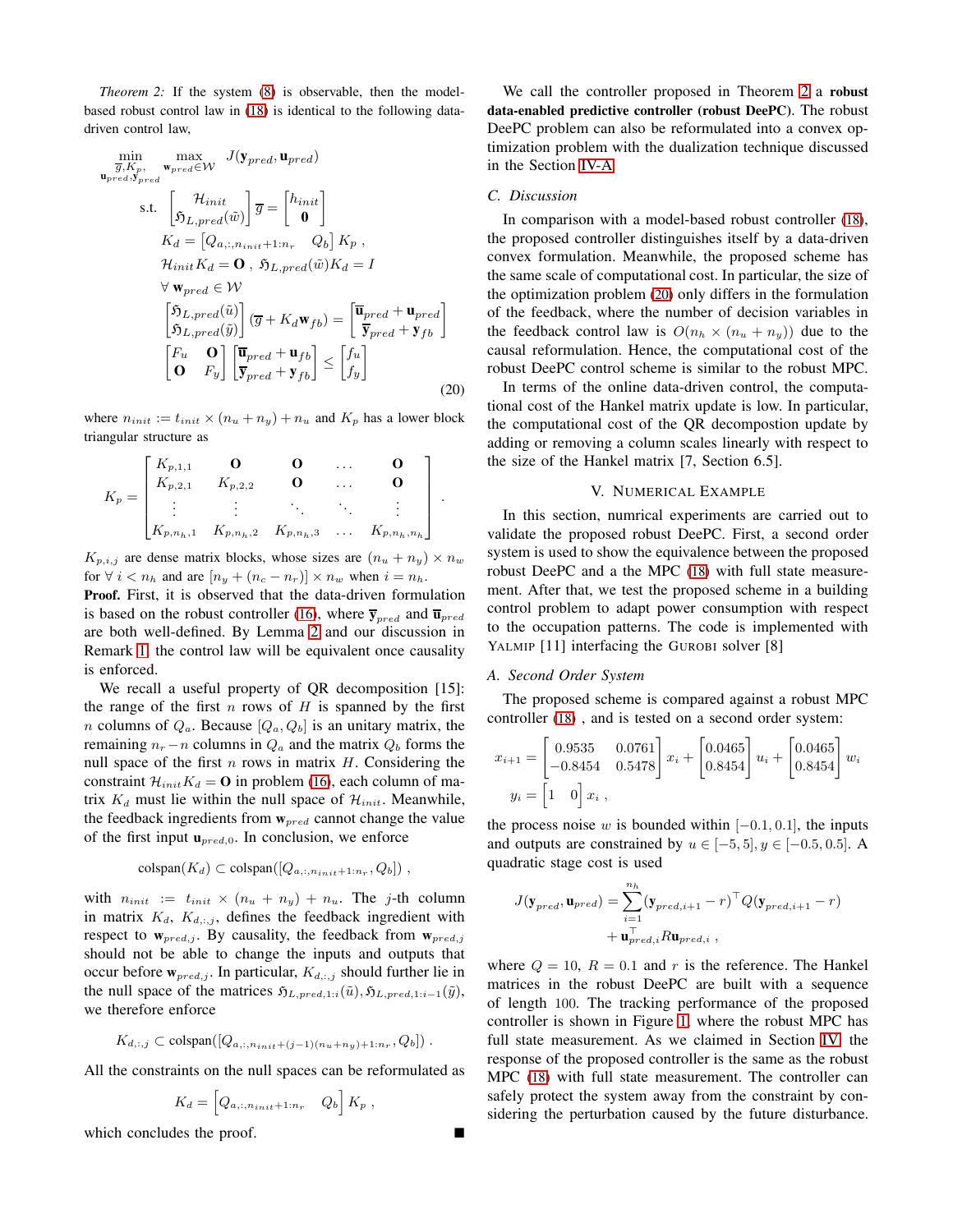<span id="page-5-0"></span>

Fig. 1: Comparison of the Robust DeePC and the MPC controller. Note that the two responses are the same.

#### *B. Building Control*

We consider a single zone building model, which is disturbed by internal heat gain, solar radiation and external temperature. The model used to generate the data is

$$
x_{i+1} = \begin{bmatrix} 0.8511 & 0.0541 & 0.0707 \\ 0.1293 & 0.8635 & 0.0055 \\ 0.0989 & 0.0032 & 0.7541 \end{bmatrix} x_i + \begin{bmatrix} 0.0035 \\ 0.0003 \\ 0.0002 \end{bmatrix} u_i
$$
  
+  $10^{-3} \begin{bmatrix} 22.2170 & 1.7912 & 42.2123 \\ 1.5376 & 0.6944 & 2.29214 \\ 103.1813 & 0.1032 & 196.0444 \end{bmatrix} w_i$ ,  

$$
y_i = \begin{bmatrix} 1 & 0 & 0 \end{bmatrix} x_i
$$
,

where  $x$  models the indoor temperature, wall temperature and the corridor temperature respectively. In a building control problem, the controller is designed to maintain occupant comfort while minimizing energy consumption. During the heating season, the indoor temperature is kept above  $23°C$ to maintain occupant comfort during the day. When the room is not used at night, the room temperature is only required stay above 17◦C. Beyond the control requirements, the disturbances also show a time dependent pattern. Without loss of generality, we assume that during the day, the solar radiation and the internal heat gain are bounded within [4, 6] with an external temperature fluctuating between  $[6^{\circ}C, 8^{\circ}C]$ . During the night, the solar radiation is 0 with much lower internal heat gain ranging between [0, 2]. Meanwhile, the external temperature is also lower at around  $[2^{\circ}C, 4^{\circ}C]$ . As the controller is designed to minimize power consumption, the loss function is

$$
J(\mathbf{y}_{pred}, \mathbf{u}_{pred}) = ||\mathbf{u}_{pred,i}||_1.
$$

By building all the relevant Hankel matrices with a 100 step measurement sequence, the performance of the proposed controller is shown in Figure [2,](#page-5-1) where the operation starts from 6 A.M, and it is already overheated at that point before the controller effectively lowers the indoor temperature. It is also observed that the controller pre-heats the room to slightly above  $23°C$  before the 6 A.M before the second morning. This whole cycle shows the effectiveness of the controller.

#### VI. CONCLUSION

In this work, we show the equivalence between the SLS and the Willems' fundamental lemma for uncertain LTI

<span id="page-5-1"></span>

Fig. 2: Temperature control with rboust DeePC

systems. A convex data-driven controller is further proposed, which has a control law identical to the robust MPC. A toy example is used to show the equivalence between the robust DeePC and the robust MPC. The robust DeePC is further validated through a building control problem, which maintains occupants' comfort with minimal power consumption.

#### **REFERENCES**

- [1] J. Anderson, J. C. Doyle, S. H. Low, and N. Matni. System level synthesis. *Annual Reviews in Control*, 47:364–393, 2019.
- [2] A. Ben-Tal, L. El Ghaoui, and A. Nemirovski. *Robust optimization*. Princeton university press, 2009.
- [3] J. Berberich and F. Allgöwer. A trajectory-based framework for data-driven system analysis and control. In *2020 European Control Conference (ECC)*, pages 1365–1370. IEEE, 2020.
- [4] A. Bisoffi, C. De Persis, and P. Tesi. Data-based stabilization of unknown bilinear systems with guaranteed basin of attraction. *Systems & Control Letters*, 145:104788, 2020.
- [5] J. Coulson, J. Lygeros, and F. Dörfler. Data-enabled predictive control: In the shallows of the deepc. In *2019 18th European Control Conference (ECC)*, pages 307–312. IEEE, 2019.
- [6] C. De Persis and P. Tesi. Formulas for data-driven control: Stabilization, optimality, and robustness. *IEEE Transactions on Automatic Control*, 65(3):909–924, 2019.
- [7] G. H. Golub and C. F. Van Loan. *Matrix computations*, volume 3. JHU press, 2013.
- [8] L. Gurobi Optimization. Gurobi optimizer reference manual, 2021.
- [9] A. Lamperski and J. C. Doyle. Output feedback h-2 model matching for decentralized systems with delays. In *2013 American Control Conference*, pages 5778–5783. IEEE, 2013.
- [10] Y. Lian and C. N. Jones. Nonlinear data-enabled prediction and control. *arXiv preprint arXiv:2101.03187*, 2021.
- [11] J. Löfberg. Yalmip : A toolbox for modeling and optimization in matlab. In *In Proceedings of the CACSD Conference*, Taipei, Taiwan, 2004.
- [12] I. Markovsky and P. Rapisarda. On the linear quadratic data-driven control. In *2007 European Control Conference (ECC)*, pages 5313– 5318. IEEE, 2007.
- [13] I. Markovsky and P. Rapisarda. Data-driven simulation and control. *International Journal of Control*, 81(12):1946–1959, 2008.
- [14] J. G. Rueda-Escobedo and J. Schiffer. Data-driven internal model control of second-order discrete volterra systems. In *2020 59th IEEE Conference on Decision and Control (CDC)*, pages 4572–4579. IEEE, 2020.
- [15] G. W. Stewart. *Matrix Algorithms: Volume 1: Basic Decompositions*. SIAM, 1998.
- [16] T. Tanaka and P. A. Parrilo. Optimal output feedback architecture for triangular lqg problems. In *2014 American Control Conference*, pages 5730–5735. IEEE, 2014.
- [17] J. C. Willems, P. Rapisarda, I. Markovsky, and B. L. De Moor. A note on persistency of excitation. *Systems & Control Letters*, 54(4):325– 329, 2005.
- [18] A. Xue and N. Matni. Data-driven system level synthesis. *arXiv preprint arXiv:2011.10674*, 2020.
- [19] Y. Yu, S. Talebi, H. J. van Waarde, U. Topcu, M. Mesbahi, and B. Açıkmeşe. On controllability and persistency of excitation in datadriven control: Extensions of willems' fundamental lemma. *arXiv preprint arXiv:2102.02953*, 2021.